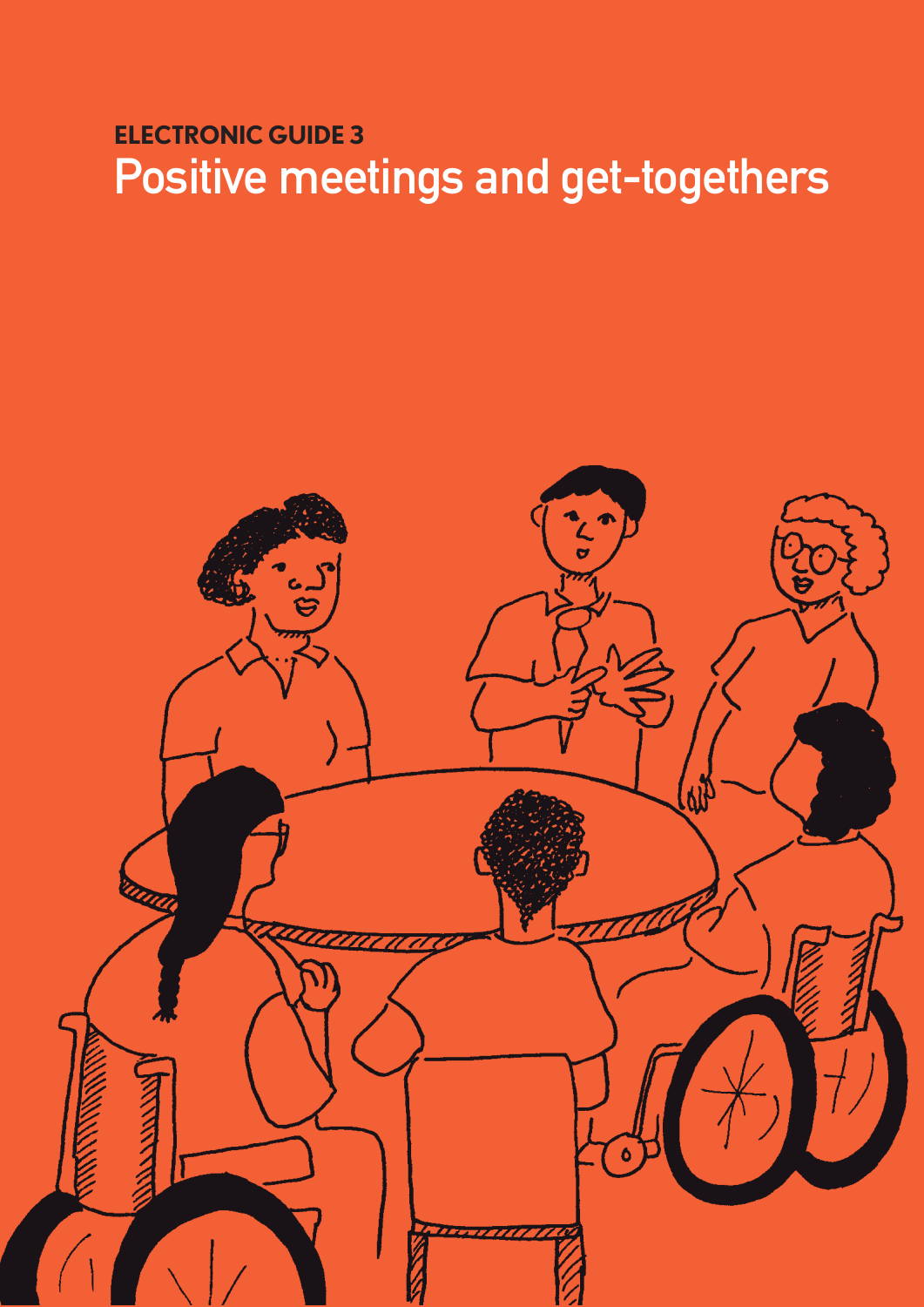We know that approaches to user involvement that entail people coming together or going to meetings, are likely to leave out some people. It is important, therefore, to offer different ways of getting involved to give everyone a chance. At the same times, we know that service user-only meetings organised by service users, are particularly valued by a very wide range of service users. Equally important, is to ensure that all meetings are run in an accessible and interesting way, to encourage the widest possible involvement.

Participants in this project particularly the four service user organisations who helped carry it out, identified some key features as central to holding a successful and inclusive involvement event. They found that these could attract a diverse range of service users and not just 'the usual suspects'. They placed an emphasis on enabling participants to:

- Have a good time and enjoy themselves
- Have good, free, food and refreshments which are culturally appropriate
- Be in a warm, safe and supportive environment
- Gain knowledge, awareness and understanding from attending the events or meetings.

From their own experience and organising events, they had learned the value of a range of components in encouraging the involvement of a diverse range of service users. Many of the activities they identify can also be used to highlight important issues and experiences and to stimulate discussion:

#### • Entertainment produced by service users for participants to listen to, for example:

- Drumming
- Karaoke
- Music groups/singer song-writer
- Drama/theatre